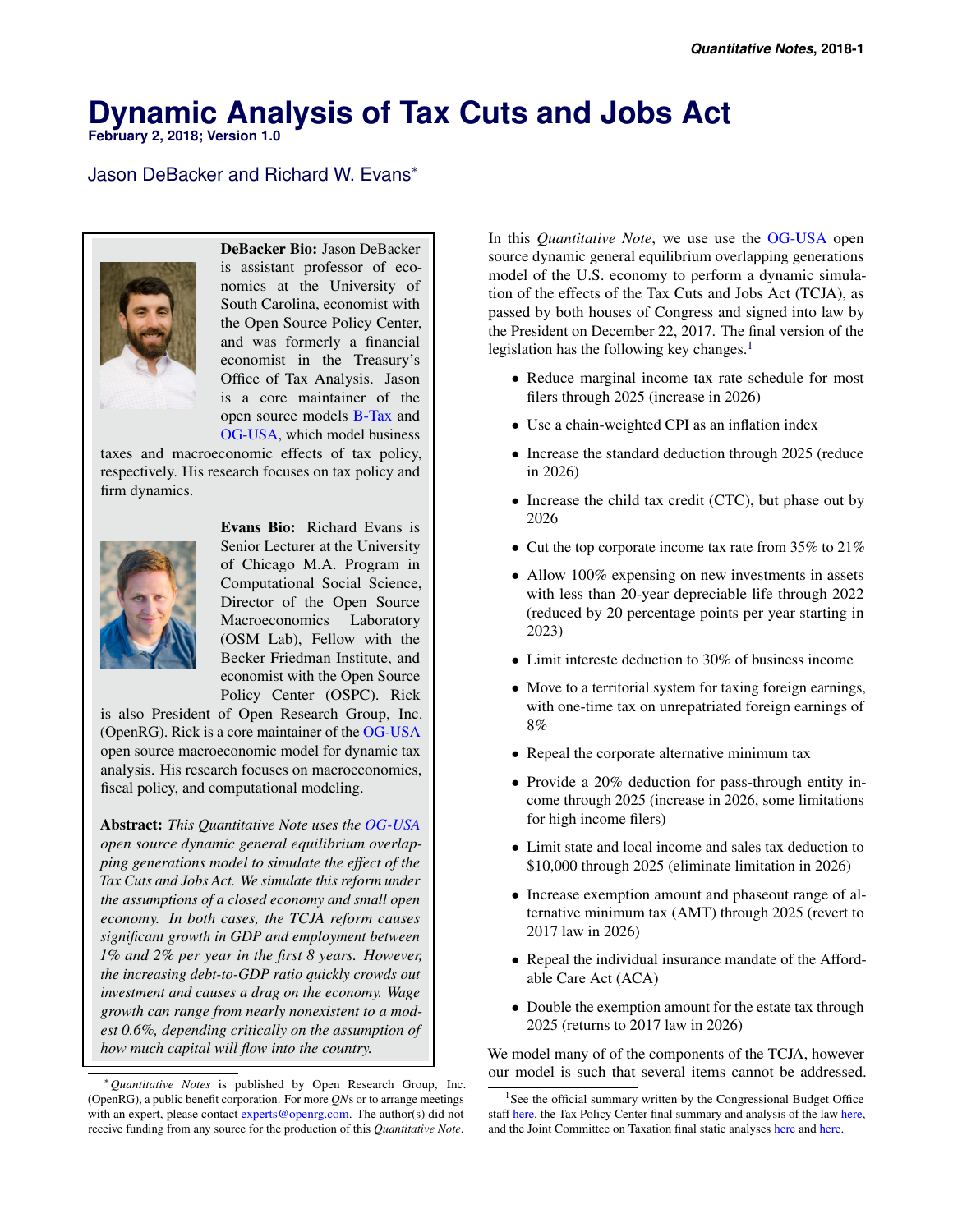These include the proposed changes to the estate tax, changes related to provisions of the Affordable Care Act, and proposals related to the treatment of foreign income for multi-national corporations. Thus our results should be interpreted as closely, but not exactly, modeling the full effects of the TCJA. All results, both closed economy and small open economy, are summarized in Tables [1](#page-2-0) and [2](#page-2-1) and in the panels of Figure [1.](#page-5-1)

We find, in the first 8 years of the reform, the TCJA causes an increase in GDP between 1.0% and 2.0% and an increase in employment of around 1.5%. However, in both our closed economy and open economy simulations, these growth effects deteriorate as investment is crowded out by the increasing government debt. Wage growth is a modest 0.6% under the open economy assumption and is nearly nonexistent (0.3% after a large policy correction and only in the long run) under the closed economy assumption. It is important to note that our simulations assume that a large correction in non-transfer government spending is implemented in 2038 (20 years after the reform) to stabilize the debt-to-GDP ratio at 100%. This correction is necessary to avoid unsustainable and indefinite growth in the debt-to-GDP ratio.

### **1. Closed vs. Open Economy**

In this analysis, we capture two extreme views of capital's ability to move across borders. In the closed economy version of OG-USA, capital demand by firms  $K_t^D$  plus the government debt  $D_t$  (lending to firms and lending to government) must equal capital supplied by domestic household savings  $K_t^S$ .

(closed economy) 
$$
K_t^D + D_t = K_t^S \quad \forall t
$$
 (1)

If something causes an increase in firms' demand for capital or government's demand for borrowing, the interest rate will rise. The higher interest rate mitigates the degree to which capital supplied must rise because the quantity of investment demanded declines as the interest rate increases. Thus, in a closed economy setting, government debt has the maximum potential to crowd out investment because the increased deficits divert household savings and thereby reduce investment.

At the other extreme is the assumption of a small open economy. In this case, the interest rate is assumed to be the world interest rate,  $r^*$ , and capital supply is perfectly elastic. Foreign capital  $K_t^F$  can freely flow into and out of the country to make up for any deficits or surpluses in net domestic capital supply.

$$
\text{(small open economy)} \quad K_t^D + D_t = K_t^S + K_t^F \quad \forall t \tag{2}
$$

In a small open economy setting, government debt has the minimum potential to crowd out investment because of the perfectly elastic supply of foreign capital. Any increase in

the demand for capital—either from domestic firms or from government borrowing—can be met by the free inflow of capital from abroad  $K_t^F$ .

By comparing the simulated effects of the TCJA using OG-USA with a closed economy assumption versus a small open economy assumption, we capture the two extremes of how much such a policy can stimulate the U.S. economy.

## **2. OG-USA Modeling Detail**

In any economic model, a number of assumptions must be made. Here, we briefly outline a few important modeling assumptions used in these runs of OG-USA. First, in the closed economy model, there is no trade in goods or services between the U.S. and the rest of the world. Thus in our closed economy model, we will be ignoring the effects that deficit financed tax cuts like the TCJA would have on increasing the trade deficit. In the open economy model, capital goods will flow freely into or out of the U.S.

Second, in a dynamic model where savers are forward looking, the government must retain the ability to sustain its debt in the long run. This means that while the government can run budget deficits indefinitely, those budget deficits cannot grow faster than GDP in the long run. Under current law, the CBO's long term forecasts in [CBO Staff](#page-4-0) [\(March 2017\)](#page-4-0) predict structural deficits that grow faster than the projected rates for GDP growth. A virtue of the OG-USA dynamic model is that a long-term disconnect between production and debt cannot be sustained.

In our OG-USA simulations, we impose a budgetary rule that is implemented in 20 years and serves to limit the growth in deficits and stabilize the debt-to-GDP ratio at 100% in the long run. This closure rule is implemented in 2038 and lowers government spending in order to stabilize the budget. While other budget closure rules could be used, we choose this rule for our analysis as it takes effect well after the 10-year budget window and adjusts a fiscal variable (non-transfer government spending) that has the smallest impact on the decisions of economic agents in our model. Given this, the reader should interpret our analysis of the TCJA as an analysis of the tax provisions in the legislation and a corresponding decrease in government spending after 20 years that is necessary to stabilize the government budget with reduced tax revenues.

It is important to note that, in our OG-USA simulations, there are no costs associated with a firm adjusting its capital stock over and above the price of those investment goods. As such, firms will adjust their capital stock quickly when the user cost of capital changes. A wide literature has shown that costs to adjusting capital can be important for macroeconomic models to match the patterns of investment observed in data.<sup>[2](#page-1-0)</sup>

<span id="page-1-0"></span><sup>&</sup>lt;sup>2</sup>See [Cooper and Haltiwanger](#page-4-1) [\(2006\)](#page-4-1) as a seminal reference in the capital adjustment cost literature.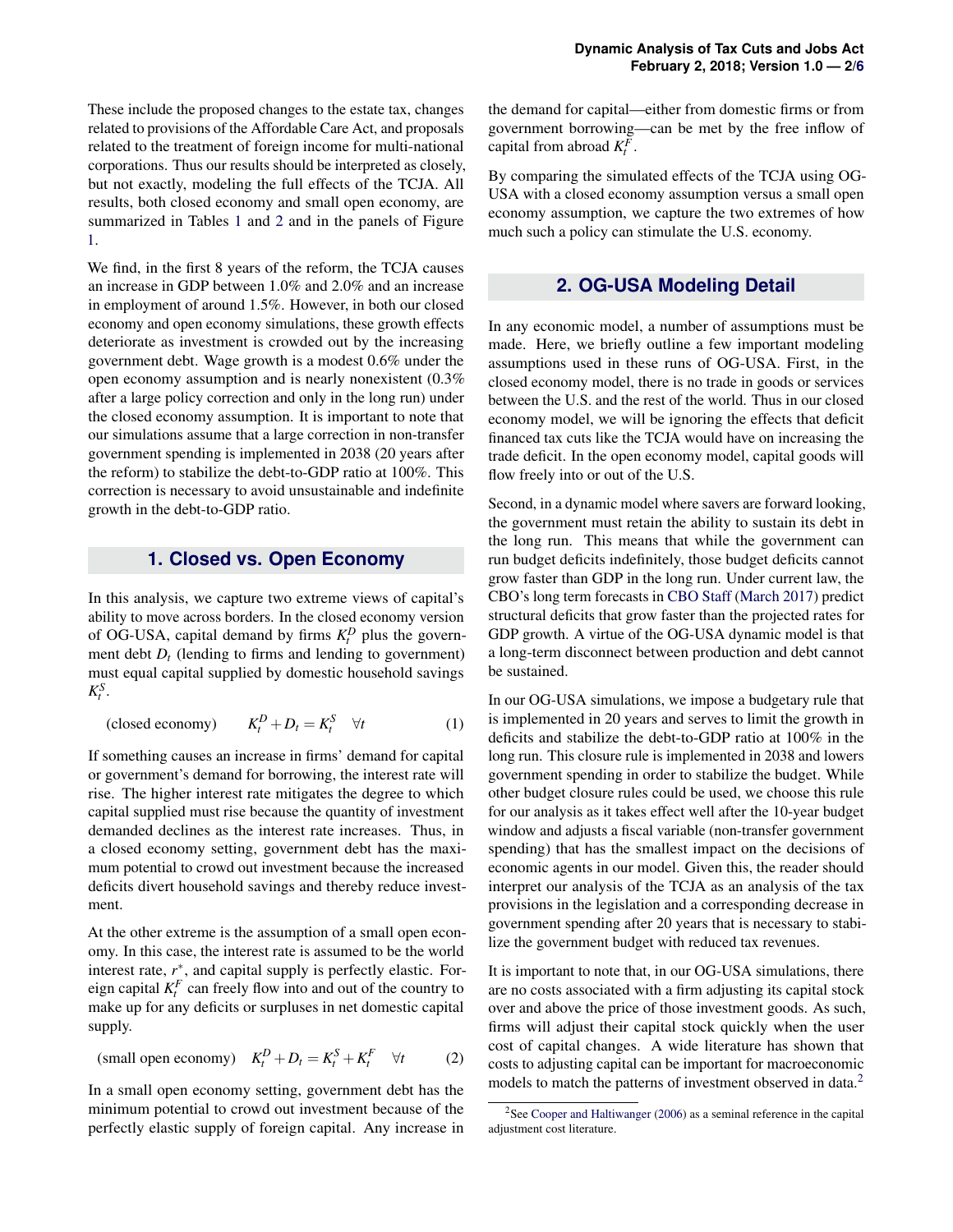| Macro                    | Year      |           |           |          |          |          |           |          | Avg.     | Steady   |          |           |
|--------------------------|-----------|-----------|-----------|----------|----------|----------|-----------|----------|----------|----------|----------|-----------|
| var. <sup>a</sup>        | 2018      | 2019      | 2020      | 2021     | 2022     | 2023     | 2024      | 2025     | 2026     | 2027     | $10-yr$  | state     |
| $Y_t$                    | 1.12%     | 1.11%     | 1.07%     | 1.03%    | 0.97%    | 0.91%    | 0.84%     | $0.77\%$ | $-0.53%$ | $-0.67%$ | 0.66%    | 0.18%     |
| $C_t$                    | 0.47%     | 0.75%     | 0.97%     | 1.14%    | 1.27%    | 1.37%    | 1.44%     | 1.48%    | 1.25%    | 1.07%    | 1.12%    | 0.37%     |
| $I_t$                    | 2.88%     | 2.07%     | 1.36%     | 0.72%    | 0.13%    | $-0.38%$ | $-0.87%$  | $-1.26%$ | $-5.75%$ | $-5.80%$ | $-0.69%$ | 0.87%     |
| $K_t$                    | $-0.24%$  | 0.04%     | 0.22%     | 0.32%    | 0.36%    | 0.34%    | 0.29%     | 0.20%    | 0.08%    | $-0.39%$ | 0.12%    | 0.87%     |
| $L_t$                    | 1.86%     | 1.68%     | 1.53%     | 1.41%    | 1.30%    | 1.21%    | 1.14%     | 1.09%    | $-0.86%$ | $-0.82%$ | 0.95%    | $-0.19%$  |
| $W_t$                    | $-0.73%$  | $-0.57\%$ | $-0.45\%$ | $-0.37%$ | $-0.33%$ | $-0.30%$ | $-0.30%$  | $-0.31%$ | 0.33%    | 0.15%    | $-0.29%$ | 0.37%     |
| $r_t$                    | 4.87%     | 4.36%     | 3.99%     | 3.74%    | 3.58%    | $3.51\%$ | 3.50%     | 3.54%    | 1.46%    | 2.03%    | 3.46%    | 1.30%     |
| Rev <sub>t</sub>         | $-9.16\%$ | $-8.87\%$ | $-8.71%$  | $-8.53%$ | $-8.40%$ | $-8.21%$ | $-8.00\%$ | $-7.80%$ | $-1.18%$ | $-0.98%$ | $-6.98%$ | $-1.60\%$ |
| $D_t/Y_t^{\mathsf{b}}$   | $0.00\%$  | 1.64%     | 3.27%     | 4.90%    | 6.54%    | 8.20%    | 9.88%     | 11.59%   | 14.42%   | 15.16%   | 7.56%    | $-0.00%$  |
| $G_t/Y_t^{\mathfrak{b}}$ | 0.00%     | $0.00\%$  | $0.00\%$  | $0.00\%$ | $0.00\%$ | $0.00\%$ | 0.00%     | 0.00%    | 0.00%    | $-0.00%$ | 0.00%    | $-0.31%$  |

<span id="page-2-0"></span>**Table 1.** Time path and steady-state percent changes for macroeconomic variables from the TCJA, closed economy

The macroeconomic variables in the table are GDP  $(Y_t)$ , aggregate consumption  $(C_t)$ , aggregate investment  $(I_t)$ , aggregate capital stock  $(K_t)$ , aggregate labor  $(L_t)$ , average wage  $(w_t)$ , interest rate or rate of return on savings  $(r_t)$ , government revenue  $(\text{Rev}_t)$ , government debt  $(D_t)$ , government spending on public goods  $(G_t)$ , debt-to-GDP ratio  $(D_t/Y_t)$ , and government spending as a percent of GDP  $(G_t/Y_t)$ .

The changes in debt-to-GDP ratio  $(D_t/Y_t)$  and government spending as a percent of GDP  $(G_t/Y_t)$  are reported as percentage point differences (simple differences) rather than percent changes to avoid zeros in the denominator.

<span id="page-2-1"></span>**Table 2.** Time path and steady-state percent changes for macroeconomic variables from the TCJA, open economy

| Macro                  | Year      |          |           |           |          |          |          |           | Avg.      | Steady   |           |           |
|------------------------|-----------|----------|-----------|-----------|----------|----------|----------|-----------|-----------|----------|-----------|-----------|
| var. <sup>a</sup>      | 2018      | 2019     | 2020      | 2021      | 2022     | 2023     | 2024     | 2025      | 2026      | 2027     | $10-yr$   | state     |
| $Y_t$                  | 2.41%     | 2.24%    | 2.11%     | 2.02%     | 1.97%    | 1.94%    | 1.95%    | 2.00%     | $-0.28%$  | $-0.14%$ | 1.62%     | 0.56%     |
| $C_t$                  | 1.45%     | 1.61%    | 1.72%     | 1.78%     | 1.82%    | 1.81%    | 1.77%    | 1.68%     | 1.41%     | 1.22%    | 1.63%     | 0.33%     |
| $I_t$                  | 1.52%     | 1.89%    | 2.21%     | 2.51%     | 2.86%    | 3.24%    | 3.67%    | $-24.77%$ | 2.54%     | 2.39%    | $-0.19%$  | 1.71%     |
| $K_t$                  | 3.59%     | 3.41%    | 3.28%     | 3.19%     | 3.14%    | 3.11%    | 3.12%    | 3.17%     | 0.87%     | 1.00%    | 2.79%     | 1.71%     |
| $L_t$                  | 1.79%     | 1.61%    | 1.49%     | 1.40%     | 1.34%    | 1.32%    | 1.33%    | 1.37%     | $-0.89%$  | $-0.75%$ | $1.00\%$  | $-0.06%$  |
| $W_t$                  | 0.62%     | 0.62%    | 0.62%     | 0.62%     | 0.62%    | 0.62%    | 0.62%    | 0.62%     | 0.62%     | 0.62%    | 0.62%     | 0.62%     |
| $r_t$                  | $0.00\%$  | $0.00\%$ | $0.00\%$  | $0.00\%$  | 0.00%    | 0.00%    | 0.00%    | $0.00\%$  | 0.00%     | 0.00%    | $0.00\%$  | $0.00\%$  |
| Rev <sub>t</sub>       | $-9.88%$  | $-9.68%$ | $-9.60\%$ | $-9.49%$  | $-9.41%$ | $-9.26%$ | $-9.07%$ | $-8.87\%$ | $-2.29%$  | $-2.10%$ | $-7.96\%$ | $-1.79%$  |
| $D_t/Y_t^{\rm b}$      | $0.00\%$  | 1.49%    | 2.91%     | 4.28%     | 5.59%    | 6.87%    | 8.11%    | 9.29%     | 12.58%    | 12.72%   | 6.38%     | $-0.00\%$ |
| $G_t/Y_t^{\mathsf{b}}$ | $-0.00\%$ | $0.00\%$ | $0.00\%$  | $-0.00\%$ | $0.00\%$ | 0.00%    | 0.00%    | $0.00\%$  | $-0.00\%$ | 0.00%    | $-0.00\%$ | $-0.25%$  |

<sup>a</sup> The macroeconomic variables in the table are GDP  $(Y_t)$ , aggregate consumption  $(C_t)$ , aggregate investment  $(I_t)$ , aggregate capital stock  $(K_t)$ , aggregate labor  $(L_t)$ , average wage  $(w_t)$ , interest rate or rate of return on savings  $(r_t)$ , government revenue  $(Rev_t)$ , government debt  $(D_t)$ , government spending on public goods  $(G_t)$ , debt-to-GDP ratio  $(D_t/Y_t)$ , and government spending as a percent of GDP  $(G_t/Y_t)$ .

The changes in debt-to-GDP ratio  $(D_t/Y_t)$  and government spending as a percent of GDP  $(G_t/Y_t)$  are reported as percentage point differences (simple differences) rather than percent changes to avoid zeros in the denominator.

The absence of adjustment costs does not affect our long run (steady-state) results. But it does mean that our macroeconomic time series will respond quickly to changes in the user cost of capital induced by the tax reform.

Finally, we assume no responses from the Federal Reserve to offset the interest rate changes induced from the tax reform.

## **3. Modeling Individual Income Tax Changes**

To model the changes to the individual income tax code incorporated in the TCJA, we use the [Tax-Calculator](https://github.com/open-source-economics/Tax-Calculator) open source microsimulation model. In particular, we feed into this model a set of parameters describing the legislation. The microsimu-

lation model then gives us average and marginal tax rates (by income source) for each filer in our dataset in each year of the 10-year budget window. The micro data that underly our Tax-Calculator Simulations come from the 2009 IRS Public Use File matched to the Current Population Survey (to incorporate non-filers) and extrapolated out from 2009 to 2027 using the open source [Tax Data](https://github.com/open-source-economics/taxdata) model. OG-USA only models differences across filers in terms of income, wealth, and age. So we estimate parametric tax functions separately by age and tax year year and for capital and labor income using the method of [DeBacker et al.](#page-4-2) [\(2017\)](#page-4-2). It is these parameterized functions that summarize current and proposed tax policy in OG-USA.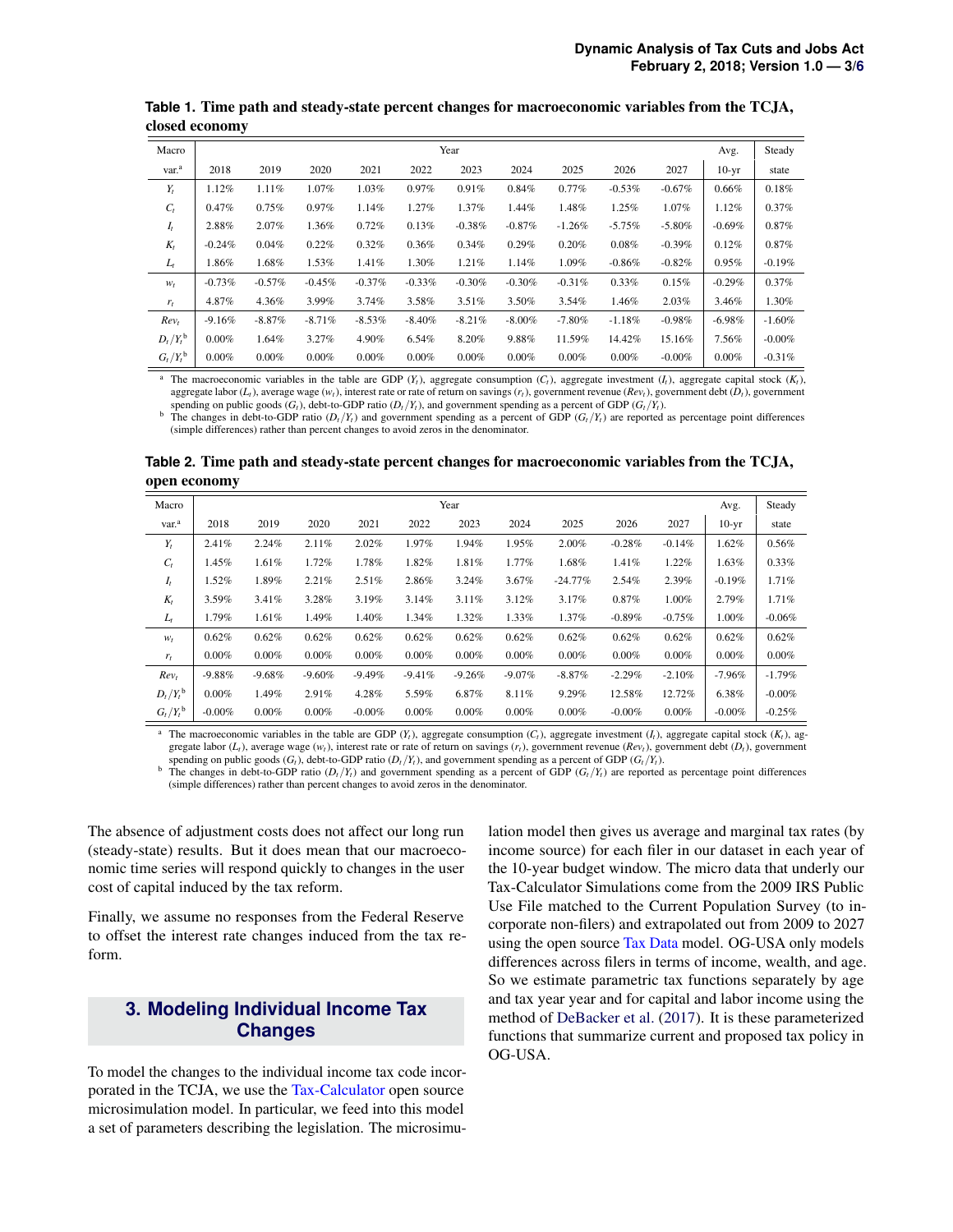## **4. Government fiscal variables**

Fiscal variables undergo large changes from the TCJA, under both the closed economy and open economy assumptions, as shown in Figures [1e](#page-5-1) and [1f.](#page-5-1) We find that tax revenues decline an average of nearly 7% per year for the first 10 years of the TCJA.<sup>[3](#page-3-0)</sup> Given the reduced revenues, it is not surprising that the TCJA causes dramatic increases in the debt-to-GDP ratio. Under the closed economy assumption, the U.S. debt-to-GDP ratio is forecast to be 15 percentage points higher in 2027 than it would be without the tax reform. In the small open economy assumption, debt-to-GDP rises more slowly due to the lower interest rates.

The differences in predicted increases in government debt over the next 20 years shown in Figures [1e](#page-5-1) and [1f](#page-5-1) are key to explaining the differences between macroeconomic variables in the closed economy and open economy scenarios. In the closed economy, the increased debt burden puts significant upward pressure on interest rates, which dampen the effects of the TCJA on investment in the short-run. In the small open economy model, foreign capital freely flows into the U.S. to satisfy the increased borrowing needs of the government.

#### **5. Macro Effects, Closed Economy**

Table [1](#page-2-0) shows the percent change from the baseline to the reform in macroeconomic variables, interest rates, and average wage, and fiscal variables over the first 10 years, the 10-year average, and long-run values (steady-state) under the closed economy assumption. Figures [1a,](#page-5-1) [1c,](#page-5-1) and [1e](#page-5-1) show the same percent changes for the macroeconomic variables, prices, and fiscal variables, respectively, over a 60-year time path, after which point the economy is close to its long-run steady state. The vertical black lines at  $t = 2038$  in each figure represent the period in which government spending adjusts in order to begin stabilizing the debt-to-GDP toward 100%.

The TCJA reform represents a tax cut for the majority of filers in the economy until  $2026<sup>4</sup>$  $2026<sup>4</sup>$  $2026<sup>4</sup>$ . A lower corporate income tax rate and lower tax rates on pass-through business income both provide incentives to increase private investment. This increase in the demand for capital and the increase in government borrowing must be met by increased household saving. The shift outward in investment demand causes the increase in interest rates seen in Figure [1c.](#page-5-1) Interest rates are about 5% higher than the baseline in 2018 because of the TCJA. Growth in GDP and in the capital stock in the short run resulting from the TCJA are tempered by the household savings being diverted to the new debt requirements of the government. As the debt increases, the percent change in U.S. investment

becomes negative by 2023. The percent change in output becomes negative by 2026.

The tax reform results in an increase in employment of 1.6% in the first four years. But because the capital stock increases more slowly, the capital-labor ratio falls in the first few years and wages are lower than the baseline until 2026 as a result of tax reform. Table [1](#page-2-0) and Figure [1c](#page-5-1) show that wages are briefly higher than the baseline after 2025. However, the effects of the crowding out of private capital formation by increasing government debt quickly causes a decline the capital-labor ratio and thus wages. It is only after the stabilizing decrease in government spending as a percent of GDP in 2038 that any long-run increase in wages results.

## **6. Macro Effects, Small Open Economy**

The most fundamental difference between the small open economy and the closed economy is that the interest rate is fixed in the small open economy. Because the interest rate is fixed, both sources of capital demand—firms' demand and government debt—increase dramatically in response to the tax reform. Because any shortages in capital supply can be made up in net foreign inflows of capital, we see a large increase in the capital stock—averaging nearly 3% higher over the first 10 years.

With the expiration of many pieces of the TCJA in 2026, there is a sharp increase in the marginal effective tax rate on capital in that year. This reduces capital demand and thus investment. OG-USA assumes no frictions to adjusting the stock of capital, so in the open economy version of the model (where interest rates do not adjust due to changes in domestic capital demand/supply), the sharp change in marginal tax rates on capital income lead to a large decline in investment (-25%) relative to 2017 law in 2025. If our OG-USA simulations included quadratic adjustment costs (which are commonly assumed in the macroeconomics and public finance literature), this large investment response would be spread out over a few years. Under such an assumption, firms would be more gradual in their disinvestment in response to the tax increase of 2026 to avoid incurring the high adjustment costs associated with a large change in capital in a single year.

In both closed economy and small open economy cases, labor supply increases moderately until 2026 when many of the tax cuts expire. In the small open economy case, because the capital stock is growing faster than employment, wages rise by about 0.6%. This is in marked contrast to the closed economy case in which average wages decline in the majority of the next 20 years.

A more nuanced comment about the small open economy results is to note that the long-run (steady-state) effect of the TCJA on output is larger in the small open economy simulation (+0.56%) than in the closed economy simulation (+0.18%). First, the long-run results must be interpreted as

<span id="page-3-0"></span><sup>&</sup>lt;sup>3</sup>As noted above, we do exclude some provisions of the TCJA from our analysis. This includes revenue raisers, such as changes in the tax treatment of international corporate income and the repeal of the ACA individual mandate.

<span id="page-3-1"></span><sup>&</sup>lt;sup>4</sup>See static analysis of TCJA in [Evans and Ham](#page-4-3) [\(2017\)](#page-4-3).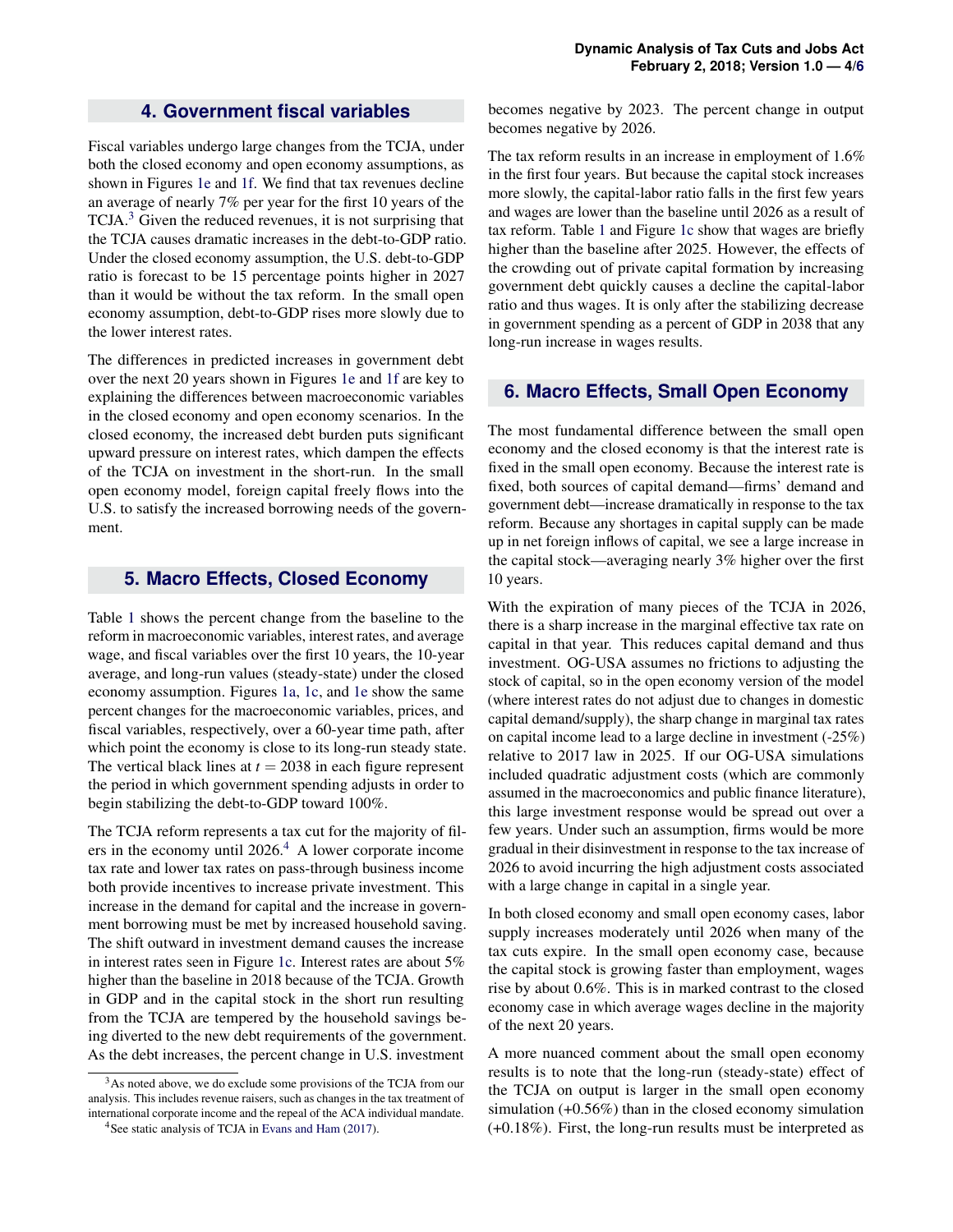the effect of the tax reform followed by a stabilizing cut in government spending in 2038. It is instructive to break the effects of the reform into two parts: (i) the benefits from removal of distortionary taxes that accrue to the U.S. and (ii) the long-run drag or crowding out of stabilizing the debt-to-GDP ratio.

In the closed economy case, all of the benefits of reduced distortions (i) from the reform accrue to the U.S. because it is a closed economy. A portion of those benefits are exported in the small open economy case. However, the crowding out drag from the debt burden (ii) is significantly bigger in the closed economy case than in the open economy case due to the higher closed-economy interest rate and faster growth of the closed economy debt-to-GDP ratio. The overall effect of the reform on output is larger in the small open economy case because the lower debt drag outweighs the lower benefits from efficiency.

## **7. Concluding Remarks**

In both the closed economy and small open economy simulations, output and labor experience significant short-term gains over the first 8 years. And those gains are more pronounced in the first 20 years in the small open economy case. However, the predictions greatly diverge for the effects of the reform on capital, investment, and wages. In the closed economy, crowding out from increased government debt causes causes almost no growth in wages early in the budget window and declines in capital and investment in the medium-term. In the small open economy, wages, capital, and investment experience persistent long-run growth.

It is likely that the true nature of the U.S. economy lies somewhere between the two extremes of the closed economy and small open economy assumptions presented here. The question is how freely does capital flow into and out of the United States? If one believes that capital frictions are minimal, then the optimistic results of the small open economy analysis are the most likely. If one believes that capital supply is much less elastic, then there is a chance for significant crowding out in the medium term of investment and output from the TCJA reform.

And finally, even in the small open economy case, the increase in the debt-to-GDP ratio and the required 3-percentage-point cut in 2038 in government spending on public goods as a percent of GDP to stabilize the economy begs the question of how disruptive that type of adjustment might be.

## **Modeling Notes**

## **OG-USA**

[OG-USA](https://github.com/open-source-economics/OG-USA) is an open source dynamic general equilibrium overlapping generations model of the U.S. economy. The OG-USA model is written in Python and includes realistic demographics, productivity growth, household response to consumption, labor supply, and savings, intended and unintended bequests, realistic household taxes, government ability to run deficits and surpluses, and a closed economy or small open economy option. All documentation and code are available in the OG-USA GitHub repository [\(https://github.com/open](https://github.com/open-source-economics/OG-USA)[source-economics/OG-USA\)](https://github.com/open-source-economics/OG-USA). Careful documentation for the OG-USA model, its derivation, output, and solution method is available in the [OG-USA repository.](https://github.com/rickecon/OG-USA/blob/doc/documentation/OGUSAdoc.pdf)

### **Tax-Calculator**

[Tax-Calculator](https://github.com/open-source-economics/Tax-Calculator) (release 0.14.3) is an open source microsimulation model that is able to simulate a rich set of policy changes to the U.S. federal individual income tax system. In conjunction with micro data that represent the U.S. population and a set of behavioral assumptions, Tax-Calculator can be used to conduct static revenue scoring and distributional analyses of tax policies. All documentation and code are available in the Tax-Calculator GitHub repository [\(https://github.com/open](https://github.com/open-source-economics/Tax-Calculator)[source-economics/Tax-Calculator\)](https://github.com/open-source-economics/Tax-Calculator).

### **Modeling Assumptions**

Our simulations from OG-USA assume a closed-economy, no Federal Reserve response to changes in interest rates, a budget closure rule that takes effect in 2038 and reduces government spending to stabilize the debt-to-GDP ratio at 100%. We model many provisions of the TCJA, but do not include those related to the estate tax, the Affordable Care Act, or the treatment of multi-national corporations foreign earnings.

## **References**

- <span id="page-4-0"></span>CBO Staff, "The 2017 Long-term Budget Outlook," CBO Report 52480, Congressional Budget Office, March 2017.
- <span id="page-4-1"></span>Cooper, Russell W. and John C. Haltiwanger, "On the Nature of Capital Adjustment Costs," *Review of Economic Studies*, July 2006, *73* (3), 611–633.
- <span id="page-4-2"></span>DeBacker, Jason M., Richard W. Evans, and Kerk L. Phillips, "Integrating Microsimulation Models of Tax Policy into a DGE Macroeconomic Model: A Canonical Example," Working Paper November 2017.
- <span id="page-4-3"></span>Evans, Richard W. and Haylee Ham, "Government Revenue and Distributional Effects of Tax Cuts and Jobs Act," *Quantitative Notes* 2017-3, Open Research Group, Inc., 2017.